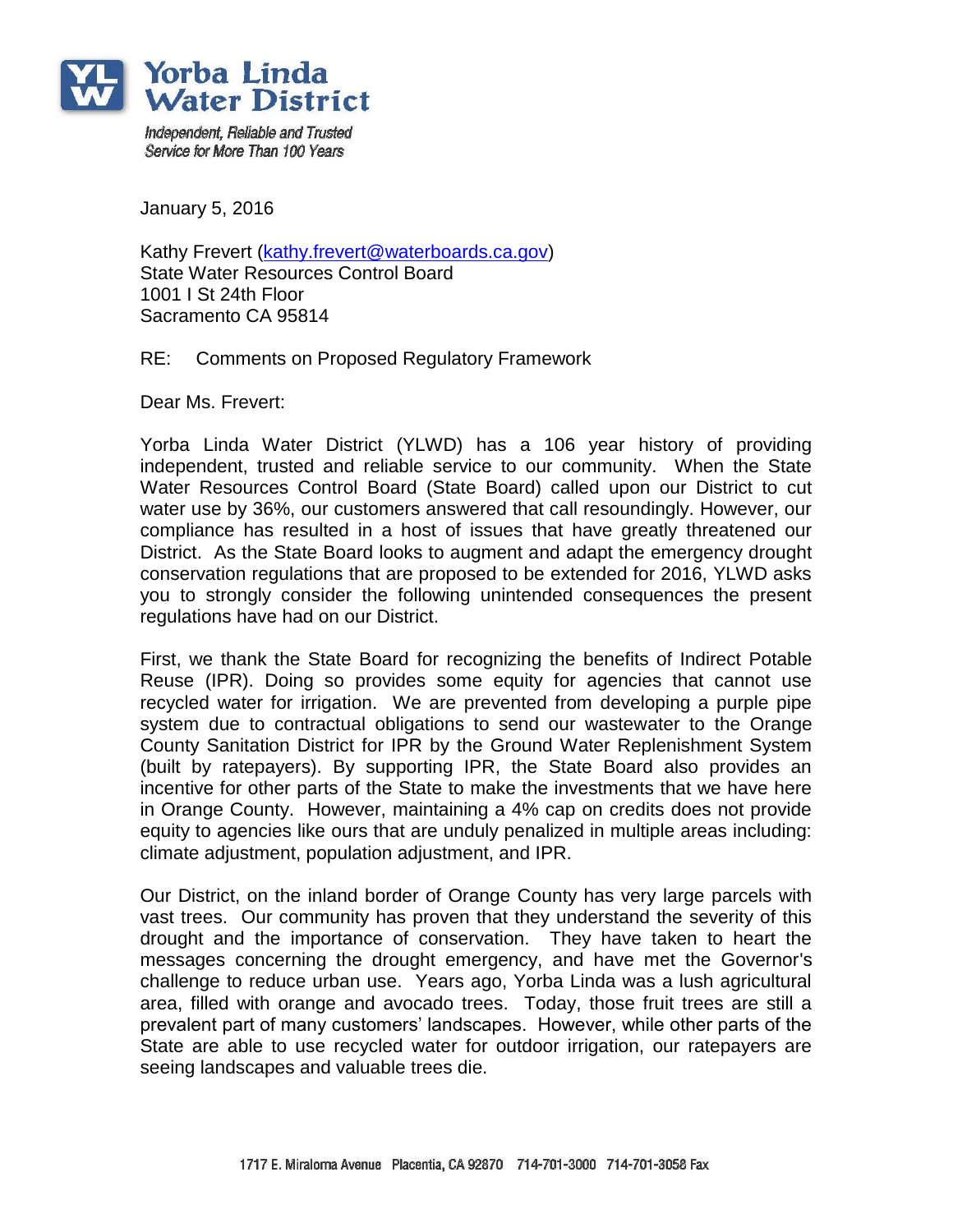

Independent. Reliable and Trusted Service for More Than 100 Years

K. Frevert January 5, 2016 Page 2

Adjustments for climate and population which would help our ratepayers preserve those trees would not only provide more equity but also help bring more credibility to the industry as a whole. Should El Nino bring significant precipitation throughout the State, our customers are not likely to continue to understand the need for, or support the implementation of such strict conservation regulations related to a drought emergency.

Additionally, as mentioned in all previous correspondence, we also request an adjustment for our Urban-Wildland Interface. Irrigation of these "Zone B" areas is mandated by law, as the Orange County Fire Authority requires property owners to maintain defensible space. As we know too well from the 2008 Freeway Complex Fire, this mandated irrigation is clearly not a "waste" of water. Therefore, it should not be counted in our R-GPCD calculations. The State should be concerned about potential legal implications, should a similar fire occur in the months ahead. An inverse condemnation lawsuit from the 2008 fire resulted in a \$69,000,000 judgment against our District. This emergency drought regulation opens the door for a similar lawsuit against the State, and possibly other water providers, should another wildfire occur, if the State does not allow credit for "Zone B" irrigation. This adjustment would be an accommodation for agencies bordering Urban-Wildland zones who can quantify acre feet used to support wildfire prevention. This number would be subtracted from the total production used to calculate R-GPCD.

Finally, as mentioned previously, the financial impacts of a 36% conservation mandate have put our agency to the edge of bankruptcy. The overnight 36% reduction water sales forced us to fast forward a rate change in short order to meet our bond debt covenance obligations, without any chance to properly educate and inform our community. Although the new rates were approved through the proposition 218 process, our District has drawn much ire from a segment of the community and the acrimony continues to take a toll. Our approved water rates have been challenged via referendum, and we are presently being threatened with litigation and a board recall election. This situation is not unique and is happening and will continue to happen to other agencies moving forward. As these regulations are amended, we ask the State Board to consider mechanisms to offer emergency financial assistance when such statewide emergency water rationing measures impact revenues to support essential utility services at the local level.